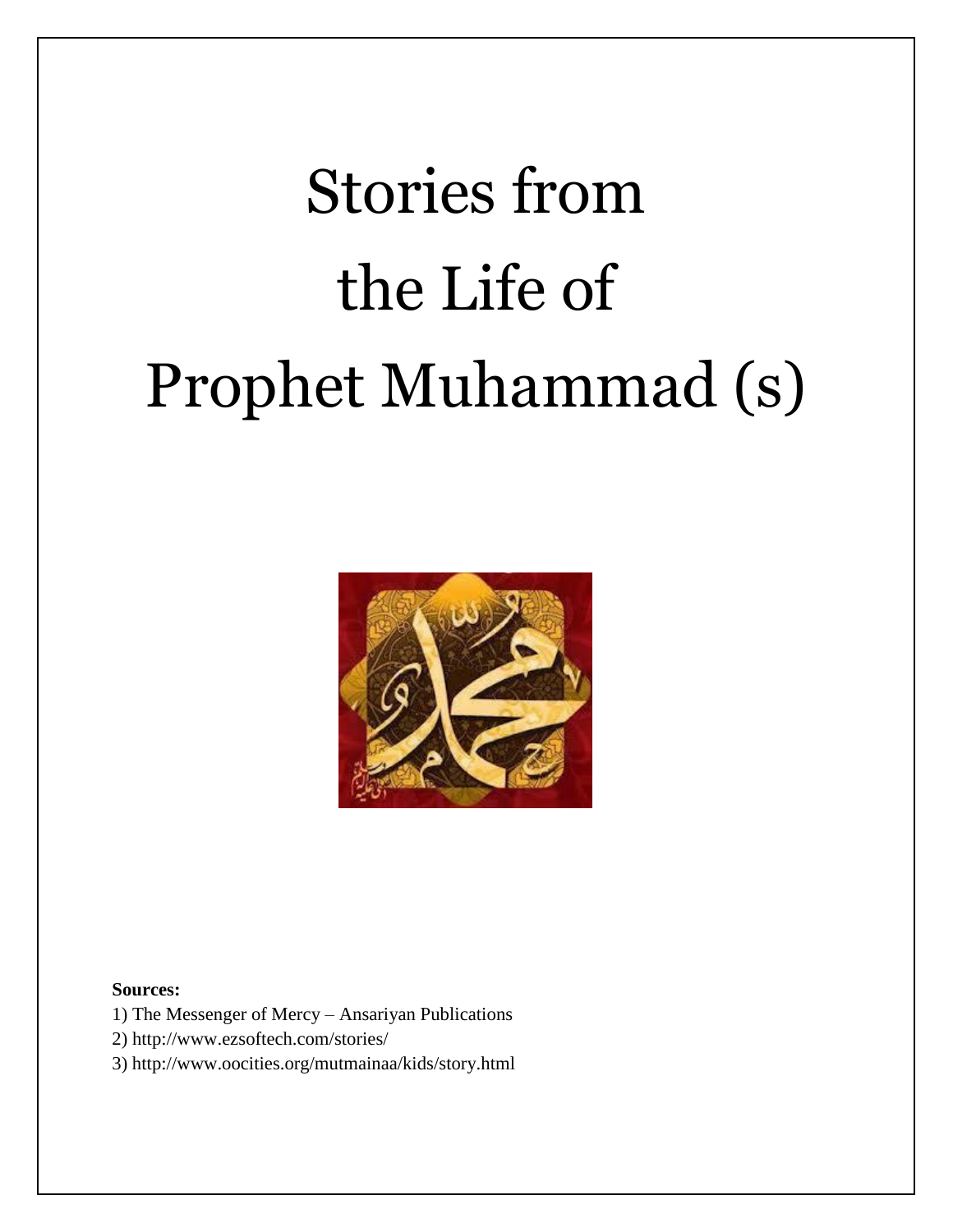**The Holy Prophet (s) and the Sour Grapes**



One day a poor man brought a bunch of grapes to the Holy Prophet Muhammad as a gift. He was very excited to be able to bring a gift for the Prophet (s). He placed the grapes beside the Prophet (s) and said, 'O Prophet of Allah, please accept this small gift from me'. He was a poor man who could not afford more. His face beamed with happiness as he offered his small gift. It was evident that he loved the Prophet a lot.

The Prophet thanked him graciously. As the man looked at him expectantly, the Prophet ate one grape. Then he ate another one. Slowly the Prophet finished the whole bunch of grapes by himself. He did not offer grapes to anyone present. The poor man who brought those grapes was very pleased and left.

The companions of the Prophet (s) who were around him were surprised. Usually the Prophet (s) shared whatever he got with them. He would offer them whatever he was given and they would eat it together. Usually he would start first, out of respect to the person who had given him the gift. But he would always offer it to others. This time had been different. Without offering it to anyone, the Prophet (s) finished the bunch of grapes by himself.

One of the companions asked respectfully, "O Prophet of Allah! How come you ate all the grapes by yourself and did not offer to any one of us present?"

The holy Prophet (s) smiled and said, "I ate all the grapes by myself because the grapes were sour. If I would have offered you, you might have made funny faces and shown your distaste of the grapes. That would have hurt the feelings of that poor man. I thought to myself that it's better that I eat all of them cheerfully and please the poor man. I did not want to hurt the feelings of that poor man."



- 1) Consideration for the feelings of others
- 2) Graciousness in accepting gifts.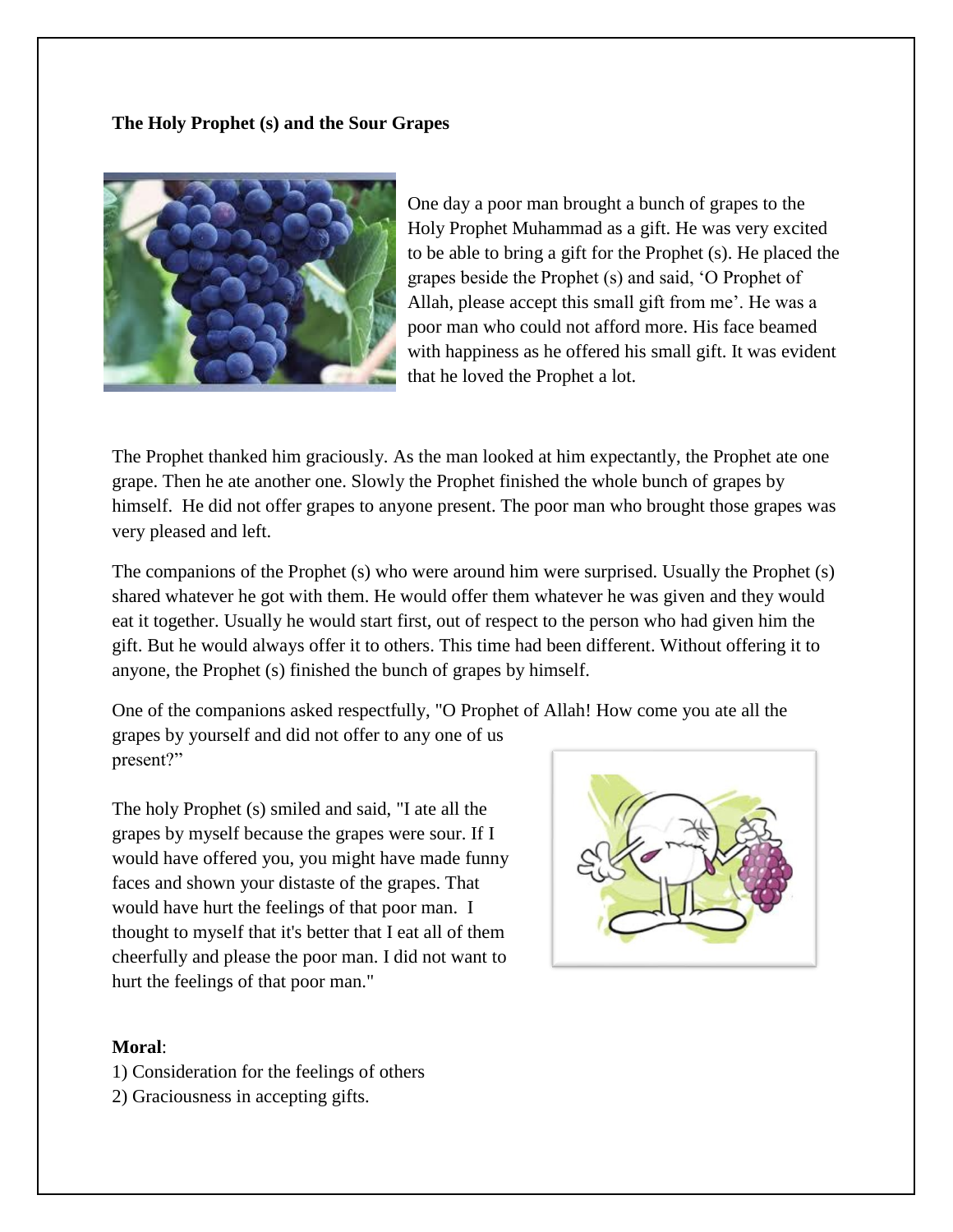# **The Sacrifice of the Lamb**

On group journeys, the Holy Prophet (s) would work like the others and would never let anybody work instead of him. One day the Prophet (s) and his companions were traveling. When they reached a certain destination, they stopped their camels. They laid their loads down. Everybody was tired from the journey, but they were also very hungry. It was decided that they would sacrifice a lamb for dinner. The companions began to divide the tasks between themselves.

One of the companions volunteered: "I will sacrifice the lamb."

Another companion said: "I will skin it."

Third companion said: "I will cook it."

Fourth one: "I will ..."



The Prophet (s) said: "I will gather the wood from the desert."

The group: "O Messenger of Allah (s), it is not becoming of you to discomfort yourself as such. Please don't worry about collecting wood. You can rest, you must be very tired. We will be honored to do all this on our own."

The Prophet (s) would not let them do all the work. "I know that you are eager to do it all, but Allah isn't pleased with the person who lets others work for him and he does not do anything. It is not right for a person to feel that he is better than others and he should just sit while others work for him.

So the Holy Prophet (s) went around looking for logs of wood to create a fire. He gathered some and brought them to the companions. Then they lit the fire upon which the lamb was cooked.



**Moral**: 1) Everyone must work together 2) Do not set yourself above others.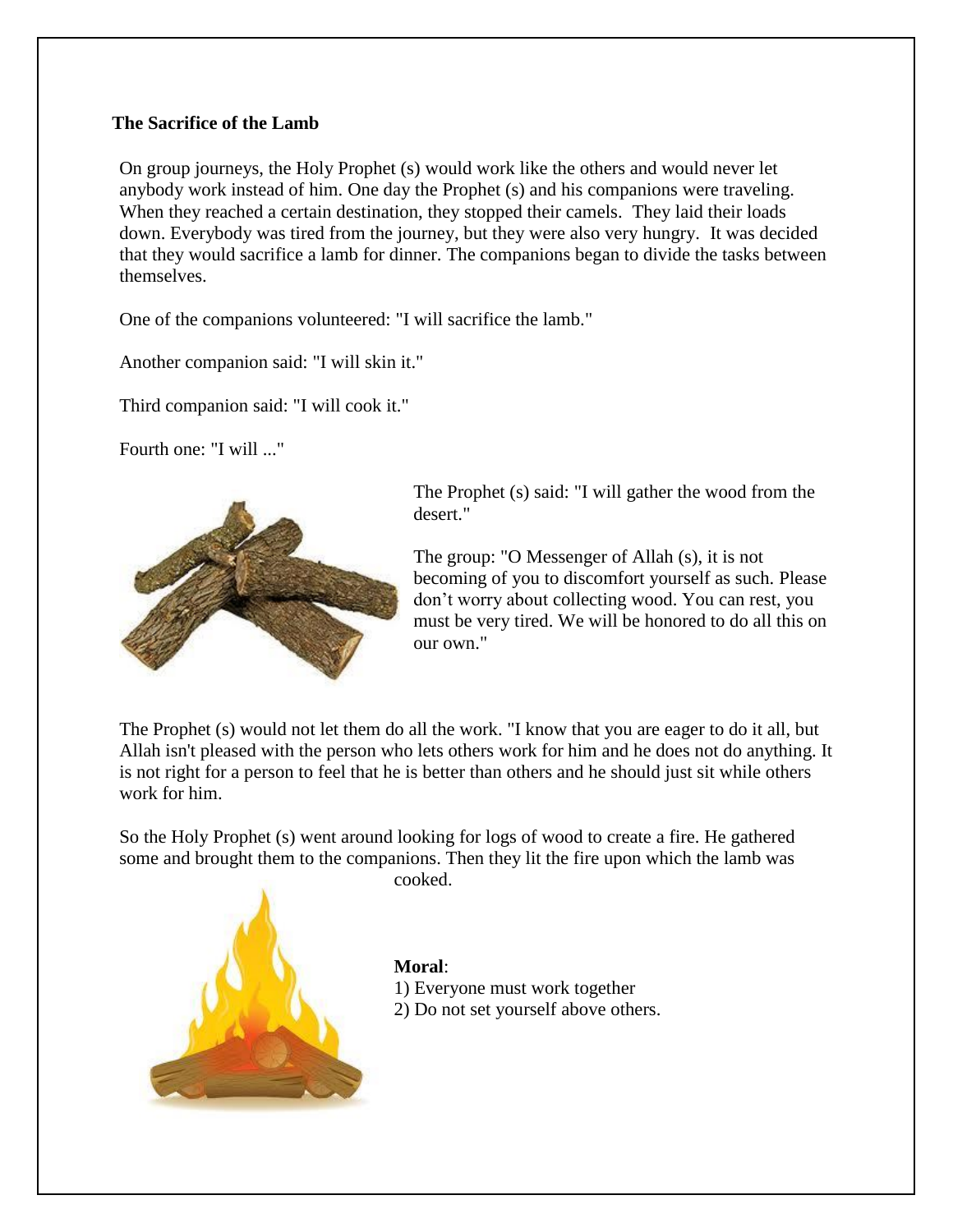# **The Holy Prophet (s) and tying the Camel**



The caravan of the Holy Prophet (s) had been traveling for a few hours now. Signs of fatigue were obvious on everyone's faces. They arrived at a point and stopped. The Holy Prophet (s) who was also in the caravan, stopped the camel, and landed. Before anything else, they went to look for water to prepare for prayer.

The Prophet (s) also started searching for water. But soon, he returned to his camel without saying anything to anyone. The companions were surprised that the Prophet (s) had ordered that they stop here, but now he was coming back. Did he perhaps want to move again? Eyes and ears were awaiting his order. But the surprise of the group increased as they saw him approach his camel. He tied it to a post, and returned back in search of water.



People were surprised. Why had the Prophet (s) not asked one of them to do that for him? Instead he returned himself from his search for water to tie his camel: "O Messenger of Allah', they said. 'Why didn't you order us to do this for you, and instead you put yourself in discomfort? You came back just for this? We would have proudly done that service for you."

The Prophet (s) responded: "I was able to do it myself so I didn't want to trouble any of you. When someone can do something himself, he should never ask others to do it. Never seek others' help in your affairs, don't lean on others, even if it is a small piece of Miswak (the wood used for brushing teeth). If you can do things by yourself that is the best way to do your own tasks.

#### **Moral:**

1) Do your own work as much as you can without troubling anyone else or asking for help. 2) Respect other people's time and efforts.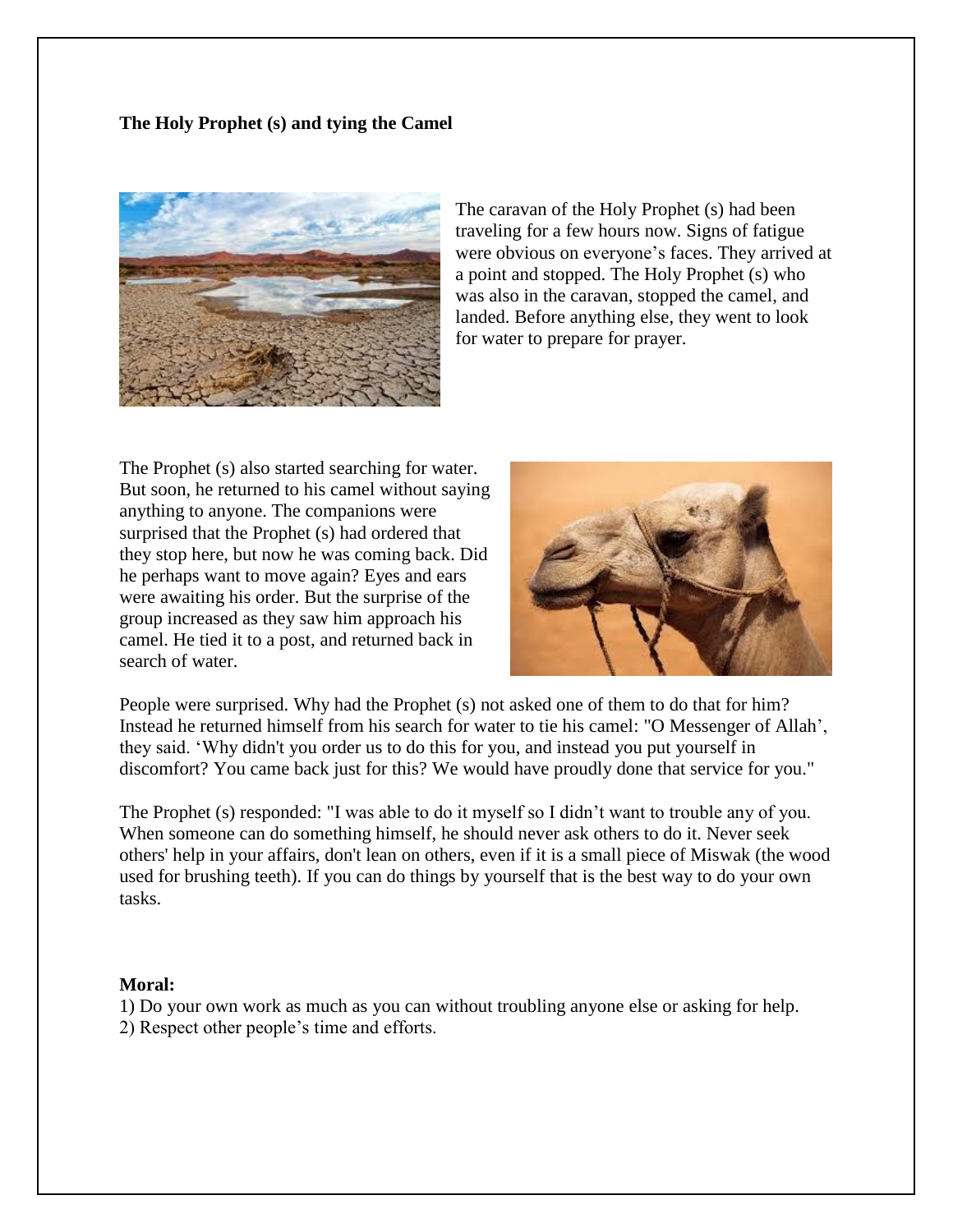# **The Prophet's Iftar (Fast breaking meal)**

Anas ibn Malik was one of the companions who had served the Holy Prophet (s) for many years. He therefore knew Prophet Muhammad's habits very well.

When the Prophet (s) observed a fast, he usually broke it with milk and dates. And in the early hours of the night, he would take some simple food for his



suhoor.

One day, Anas ibn Malik knew that the Prophet (s) was fasting; so he arranged for his iftar (fast breaking). He kept the milk and dates ready. At the time of iftar the Prophet (s) did not appear for the breaking of the fast. Anas ibn Malik thought that he may have accepted an invitation from someone and broken his fast elsewhere. So Anas ibn Malik ate the food himself and decided to go and sleep.

Soon however, the Prophet (s) entered the house with another companion, Anas ibn Malik inquired from the companion whether the Prophet (s) had already eaten.

'No' said the companion. 'The Prophet (s) has not eaten yet'. He had been dealing with some urgent work and was delayed, and so was late in coming for iftar.

Anas ibn Malik felt so ashamed. There was nothing left that he could offer to the Prophet(s) if he asked for food. There was no more milk either. He waited expectantly, ready to explain the situation to Prophet (s) The Prophet (s) immediately sensed that Anas ibn Malik was hesitant in offering him food. This was very unlike how Anas behaved usually so the Prophet understood that there was no food or milk in the house. He behaved as if he were not hungry at all and went without supper with a cheerful face.

Anas ibn Malik used to say: 'The Messenger of Allah never mentioned this incident during his lifetime to anyone.'

- 1) Consider the feelings of other people
- 2) Patience and tolerance of the mistakes of others

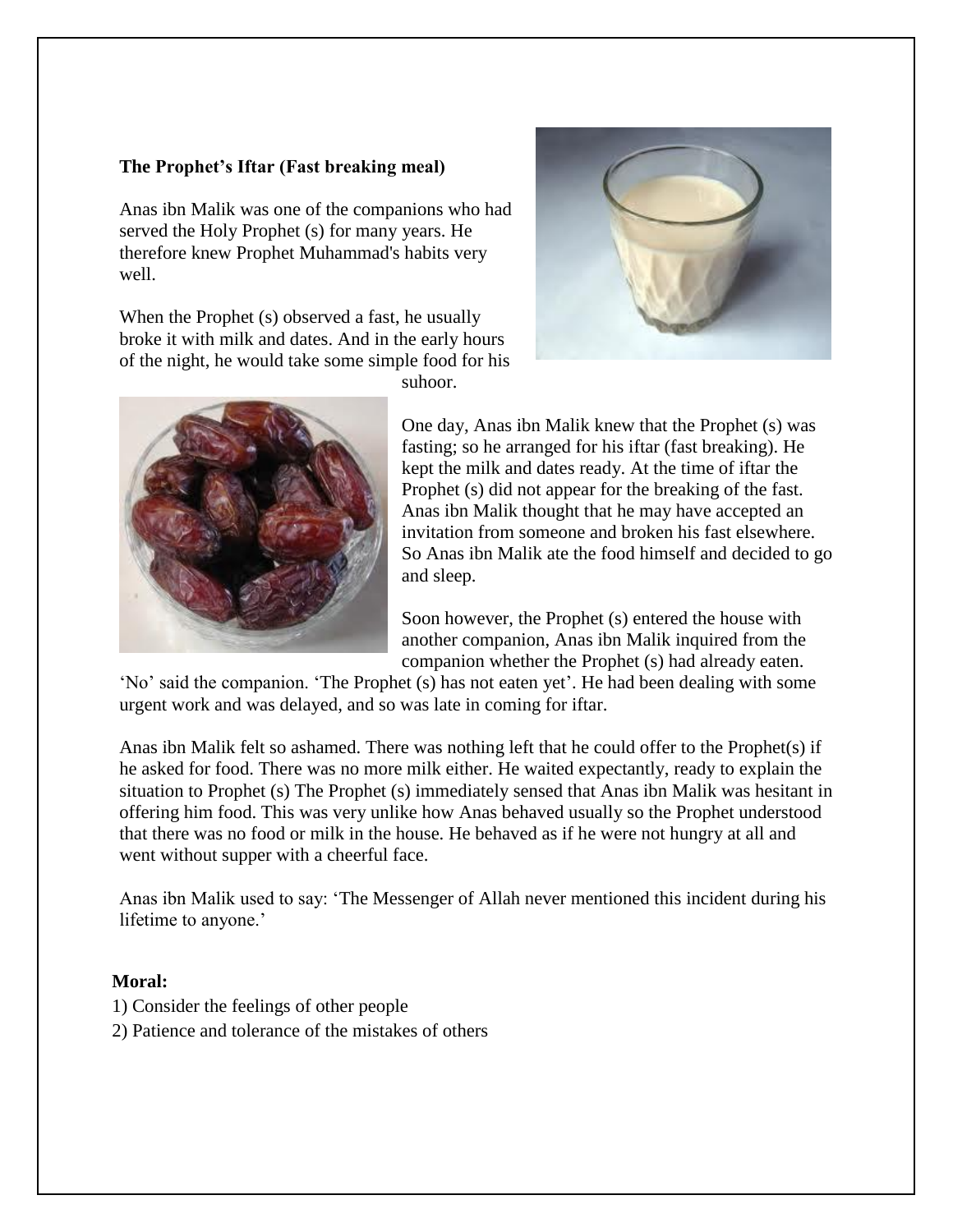## **The Rich man learns a lesson**

It was a usual meeting. The Prophet (s) was in his place in the mosque of Madinah and his companions gathered around him to hear the words of wisdom and guidance.

A rich person dressed in clean and elegant clothes arrived in the presence of the Prophet (s) and sat down before him. A short while later, a poor person wearing old and tattered clothes, appeared, saluted the assembly: "Salamun Alaikum" (Peace be on you)! And finding a vacant place comfortably sat down.

The Prophet (s) had taught them that all Muslims were brothers and in an assembly one should sit wherever one finds a place, regardless of any status. Now, it so happened



that this poor man was seated next to a very rich man. The rich man felt very disturbed and tried to collect the edges of his dress around himself, so that the poor man didn't touch them.

Having observed this, the Prophet (s) was very disturbed. Later he called the rich man aside and asked him why he had behaved the way he did. "Did you fear that the poor person next to you might make your clothes dirty?"

"No," replied the rich person.

"Then why did you behave so?" asked the Prophet (s)

"I admit that was the most undesirable thing to do. It was an error and I confess my guilt. I have a companion (soul) that makes good deeds appear evil to me and vice-versa. O' Prophet of Allah! As a punishment for this reprehensible act of mine, I gift half of my wealth to the poor man."

Turning to the poor man, the Prophet (s) inquired, "Do you accept the offer?"

"No, O' Prophet of Allah," said the poor man.

People present were taken by surprise, they thought that the poor man was a fool, but then he explained: "O' Prophet of Allah, I refuse to accept this offer because I fear that I might then become arrogant and ill-treat my Muslim brothers the way he did to me."

#### **Moral:**

1) Arrogance and discrimination against others is highly disliked.

2) Small gestures reveal what is felt by the heart.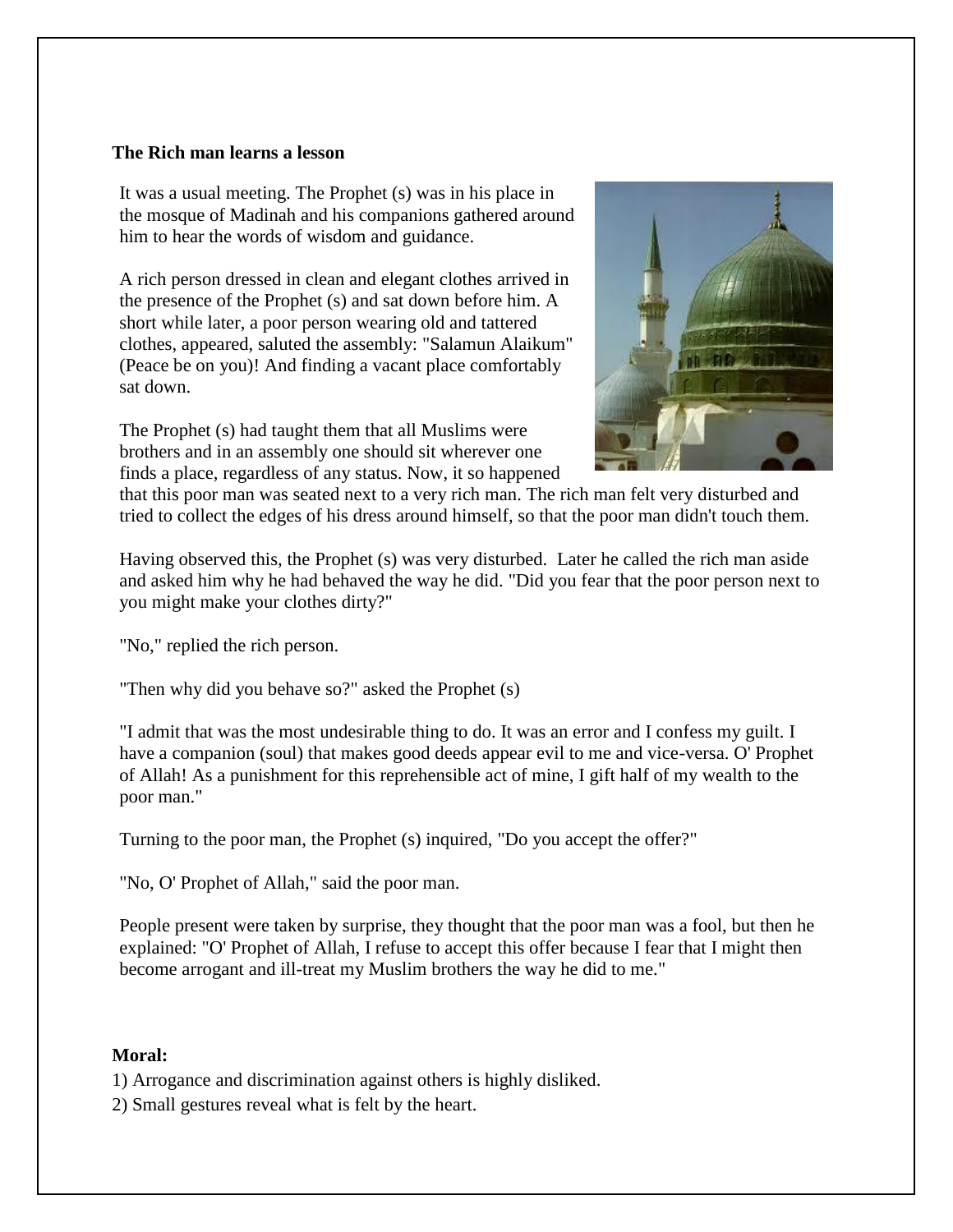## **Work hard for yourself**

One of companions of the Holy Prophet (s) was very poor. He felt he could not do anything to earn and get money to feed his family. His wife advised him to go to the Prophet (s) and request his help.

The companion approached the Prophet (s), but as soon as the Prophet (s) saw the man, he said: "If a person seeks something from me, I shall certainly grant it to him, but if he were to be selfsufficient and work hard, Allah will make him free of want.

Hearing this, the companion said to himself, the Prophet (s) has intended me by this speech of his. Without uttering a word, he returned home and narrated the incident to his wife.

His wife said, 'I think you should still talk to the Prophet (s). Explain your dilemma to him and see what he has to say.'

The companion returned to the Prophet (s) for the second time but heard the same sentence from him and again came back home without saying a word.

When this was repeated for the third time, the companion borrowed a pickaxe from one of his friends and set off towards the mountains. Throughout the day he worked hard to gather firewood which he sold for some flour and that night he and his wife had bread for dinner.



The next day, the companion worked harder and collected more firewood and this continued for several days till he was able to purchase a pickaxe for himself.

After some period, as a result of his hard work, he managed to purchase two camels and a slave, and slowly became one of the rich ones.

One day, he came to the Prophet (s) and narrated to him the events of his life and the effect of his words, whereupon the Prophet (s) responded: I had said (before): "One who seeks to be independent (of others), Allah shall make him independent."

- 1) Work hard for yourself
- 2) Do not request for help when you can work on something yourself.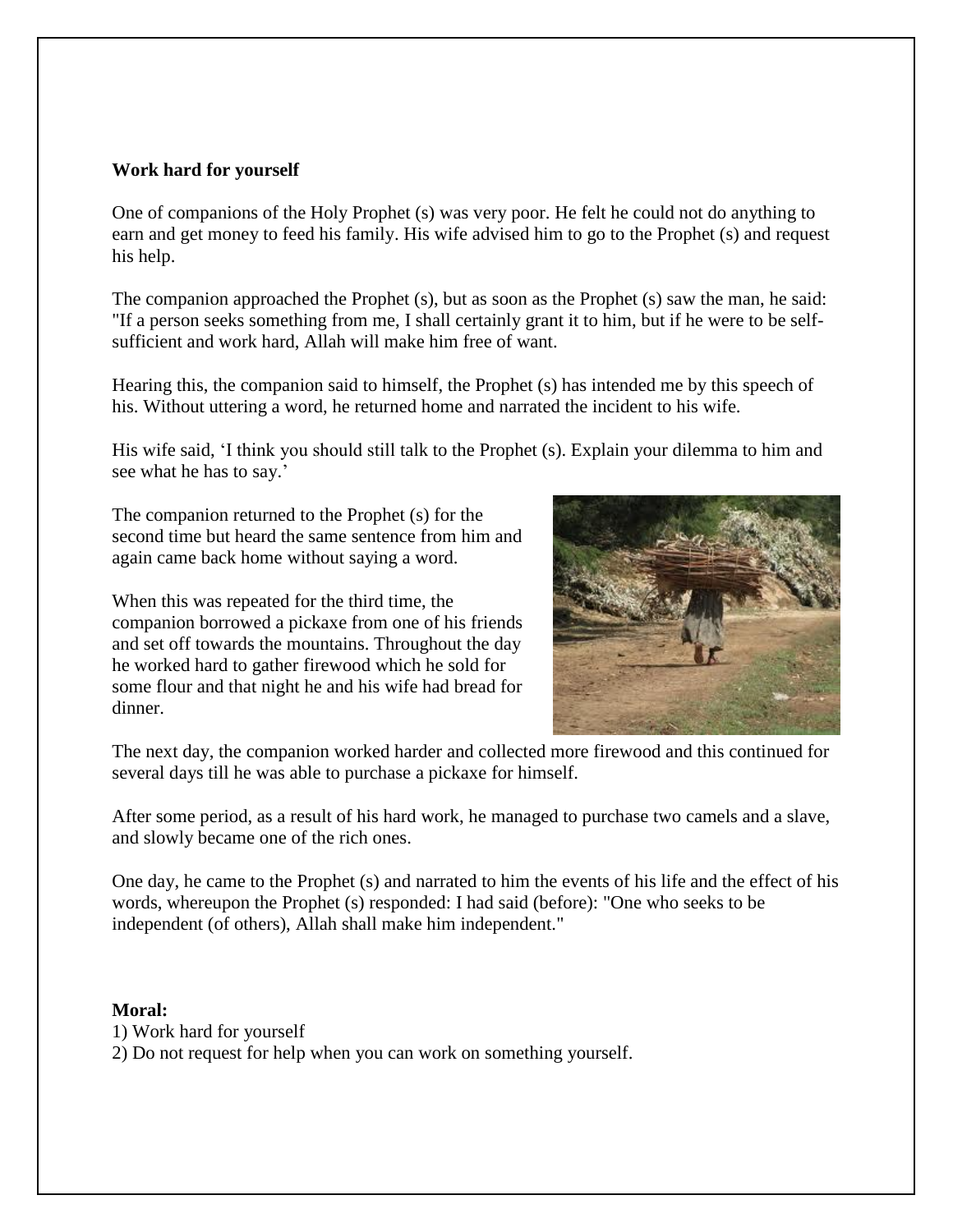# **The Unhappy Nightingale**

I am a beautiful nightingale. I lived in a beautiful ranch. I am not sure how much you know about nightingales. We are like sparrows but are bigger than they are. We have beautiful crests. We fly quickly in space and we are known for the nice sounds we produce when we sing.

I spent many happy days at the ranch. God blessed me with a young one and I became a mother. The days passed nicely until one day a man came into the ranch. I



was flying from branch to branch, singing happily, unaware of what was going to happen. The man gazed at the trees. Then he came near my nest, extended his hand and took my young one.

My baby was shouting and calling me to save him. But how can a weak bird like me face a strong man like him? I flew over the man's head to see where he would go with my young one. He went to his friends and showed them the little bird he had caught. 'I got him from a nest in the ranch' he told them. The man seemed proud of what he had done, not realizing the grief he had brought me.

Then I saw someone coming whose face radiated light and love for others. I recognized him as the Messenger of God. I had seen him before and knew that he was kind to all creatures. I decided to ask him for help. I flew around him and made sad sounds. The Prophet (s) knew that I



had a problem. When I flapped my wings he knew my request. His friends were surprised at what I was doing.

The Prophet (s) turned to them. 'Which one of you has distressed this bird by taking its young' the Prophet (s) asked. The man came forward. 'I did' he said. 'I took its young'. 'Have mercy on this bird and give her back the young one' said the Prophet (s). 'It's distressful for a mother to be separated from her baby'.

So the man went back to the ranch and neared my nest. He placed the young one back into the nest and walked away. I was so happy to have my baby back again. I was grateful to the Prophet (s) and thanked God that I had seen him in time to save my little one.

- 1) Kindness to animals.
- 2) Respect for all creation.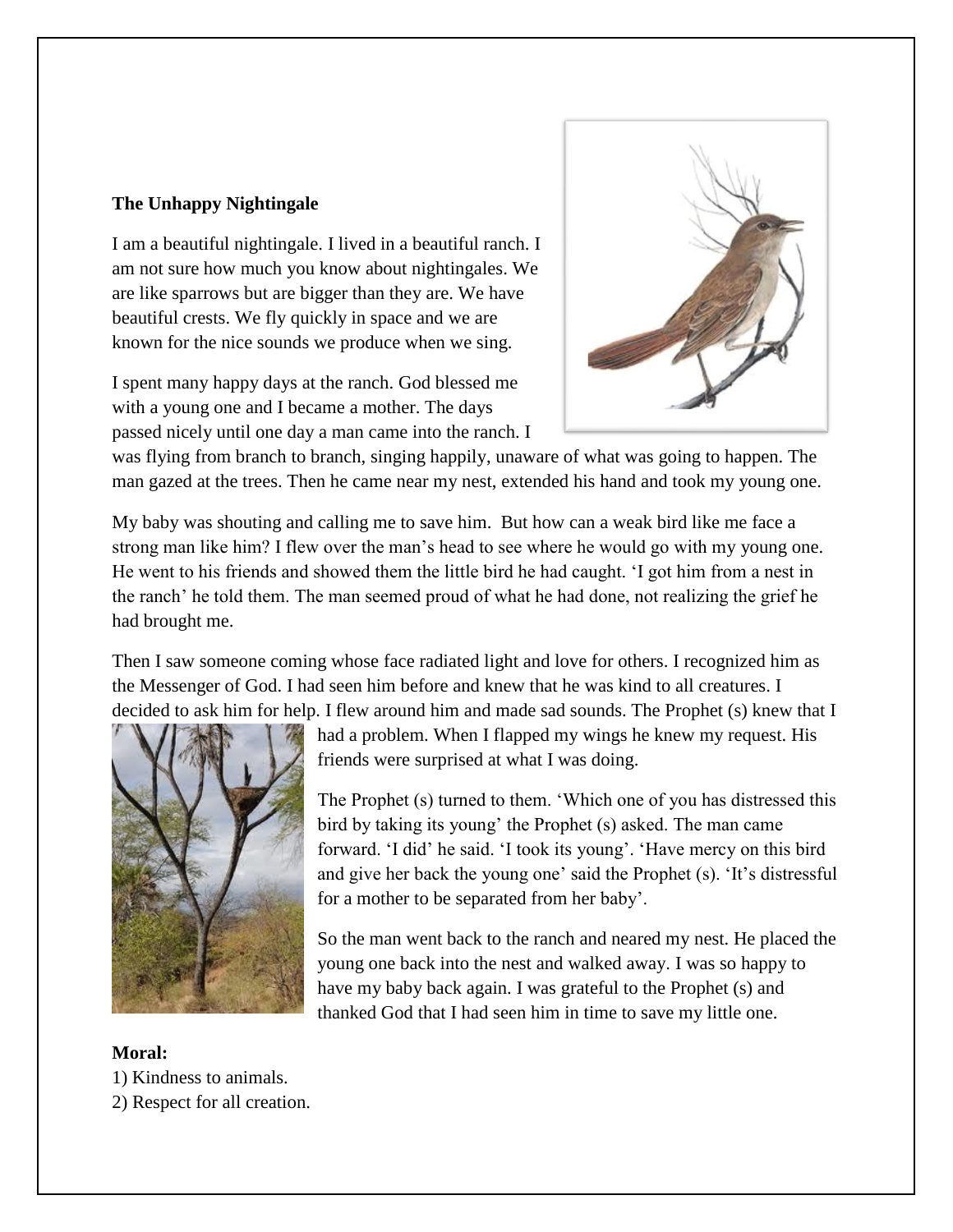# **The Old Camel**

I am an old camel. I had worked for my owner for many years. I spent my life in his service. I carried his loads from one land to another. Before I became old I used all my strength for him. We spent many hours together on journeys, carrying loads on my back. We would go through the burning desert, my feet carrying him wherever he wanted to go.

But when I became old my owner decided to slaughter me and sell my meat. I was very sad to know that. I began to think of how I could save myself. "How can he be so unfeeling?' I asked myself. 'Does he not have any loyalty?'

I wondered how I could save myself. If I stayed in his house he would certainly slaughter me. So I went away, out of the city and into the desert.



On the way I met the Prophet (s). I knew he was a very kind man with a lot of love and respect for all creatures. I knew he would understand my sorrow. I came up to him and sat near his feet. The Prophet (s) understood that I was distressed. Since I was old he knew it was to do with the fact that I could not be of service anymore. He patted me on my head and took me to my owner.

The Prophet (s) asked the owner if he could buy me from him. 'I will give you whatever price you want' said the Prophet. 'This camel seems very sad and I would like to make him happy. I will buy him from you and set him free'. The owner was surprised. 'You don't need to buy him from me, I will give him as a present to you' he said. He felt honored that the Prophet (s) wanted his camel.

So the Prophet (s) set me free and let me go wherever I wanted. I would always stay close to him. Whenever people saw me they said, 'This is the camel that was saved by the Prophet (s) of God'.

## **Moral:**

1) Kindness to animals 2) Respect for all creation